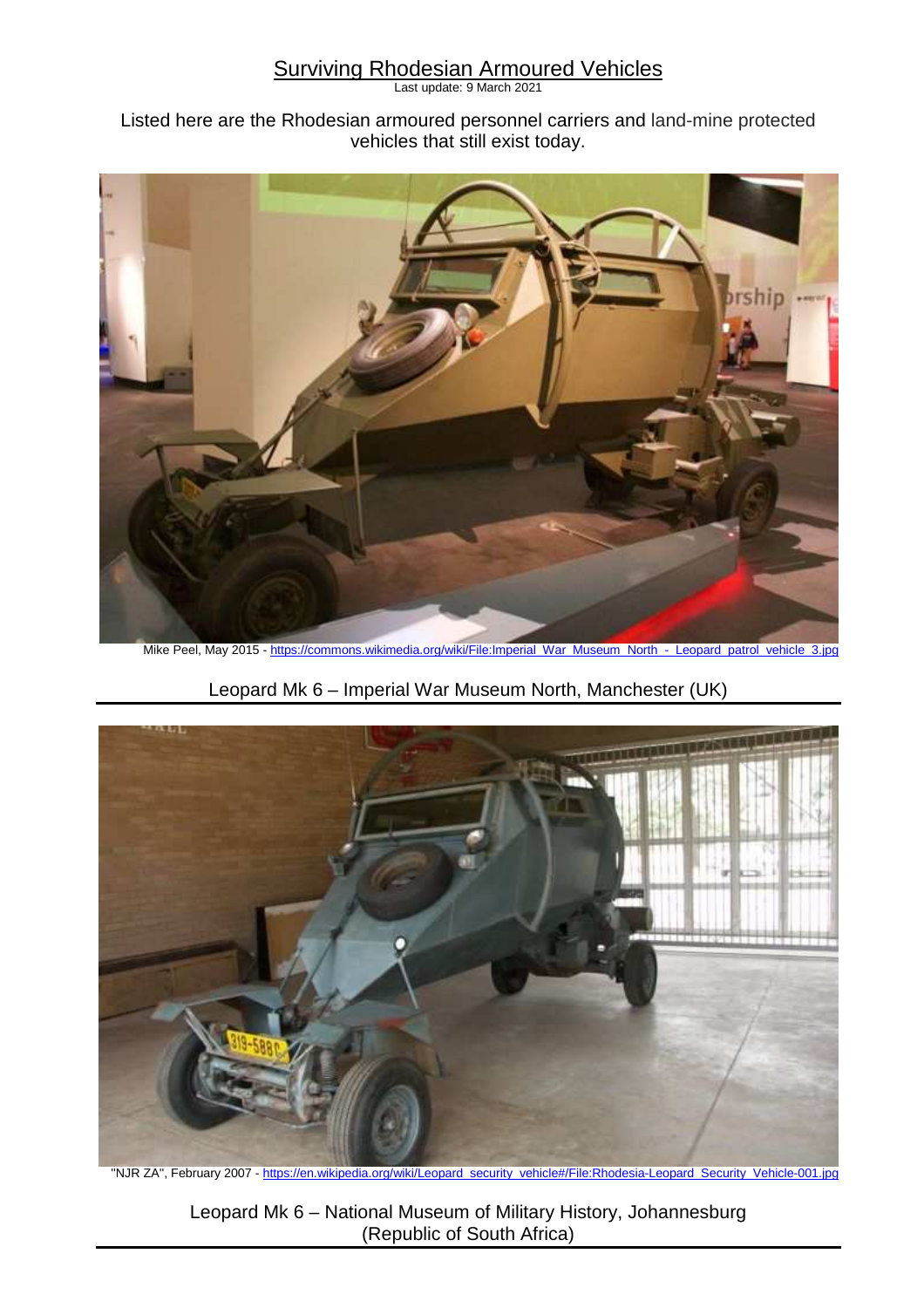

Pookie – South African Police Service Museum, Pretoria (Republic of South Africa)



Pookie – Mutare Museum, Mutare (Zimbabwe)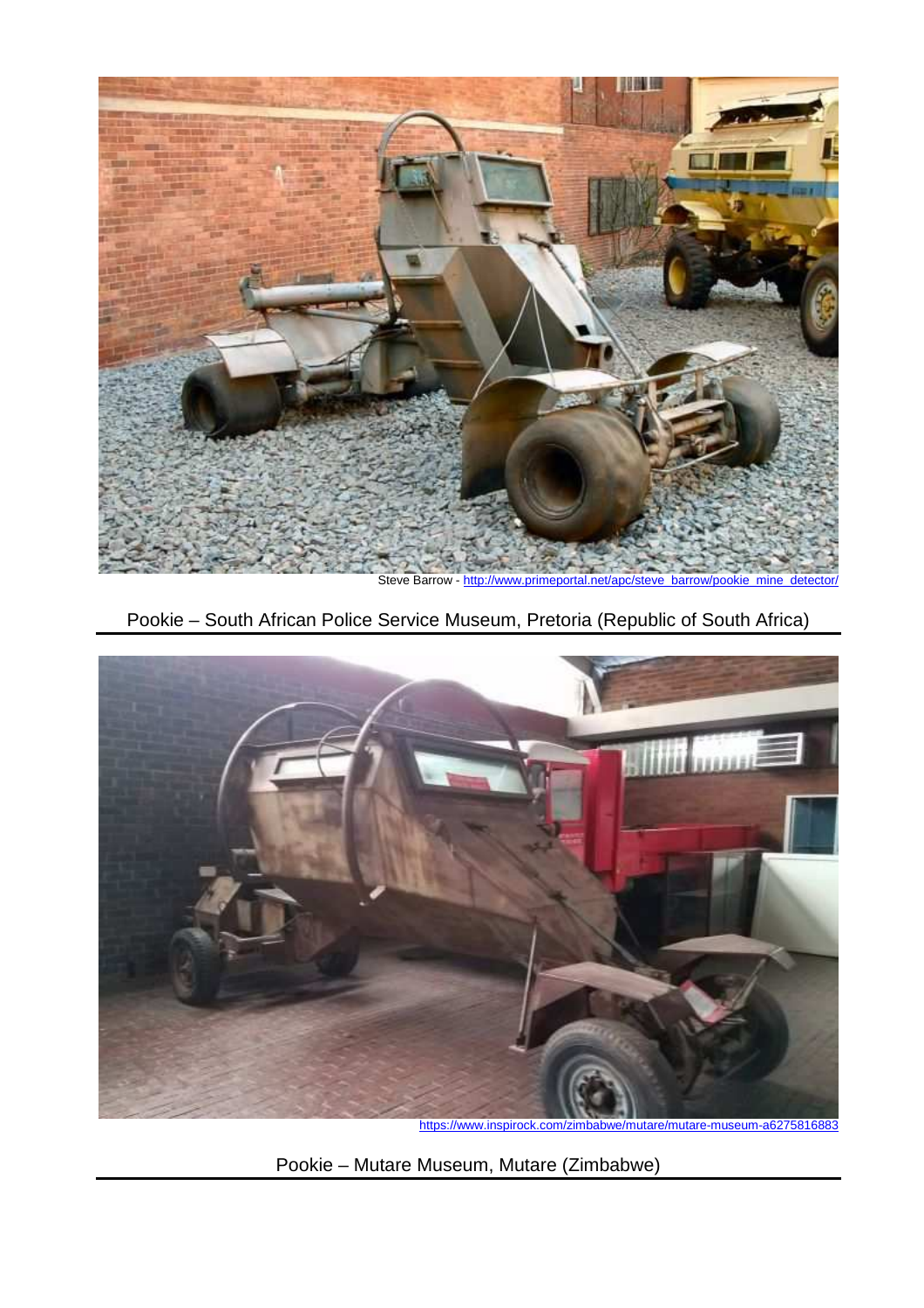

https://www.tripadvisor.com/LocationPhotoDirectLink-g298096-d7258303-i185634128-Mutare\_Museum-Mutare\_Manicaland\_Province.html

Crocodile – Mutare Museum, Mutare (Zimbabwe)



Chris Baxter - http://www.warwheels.net/KudetteBaxter.html

Kudette – Museum of the South African Armour Corps, Tempe, Bloemfontein, (Republic of South Africa)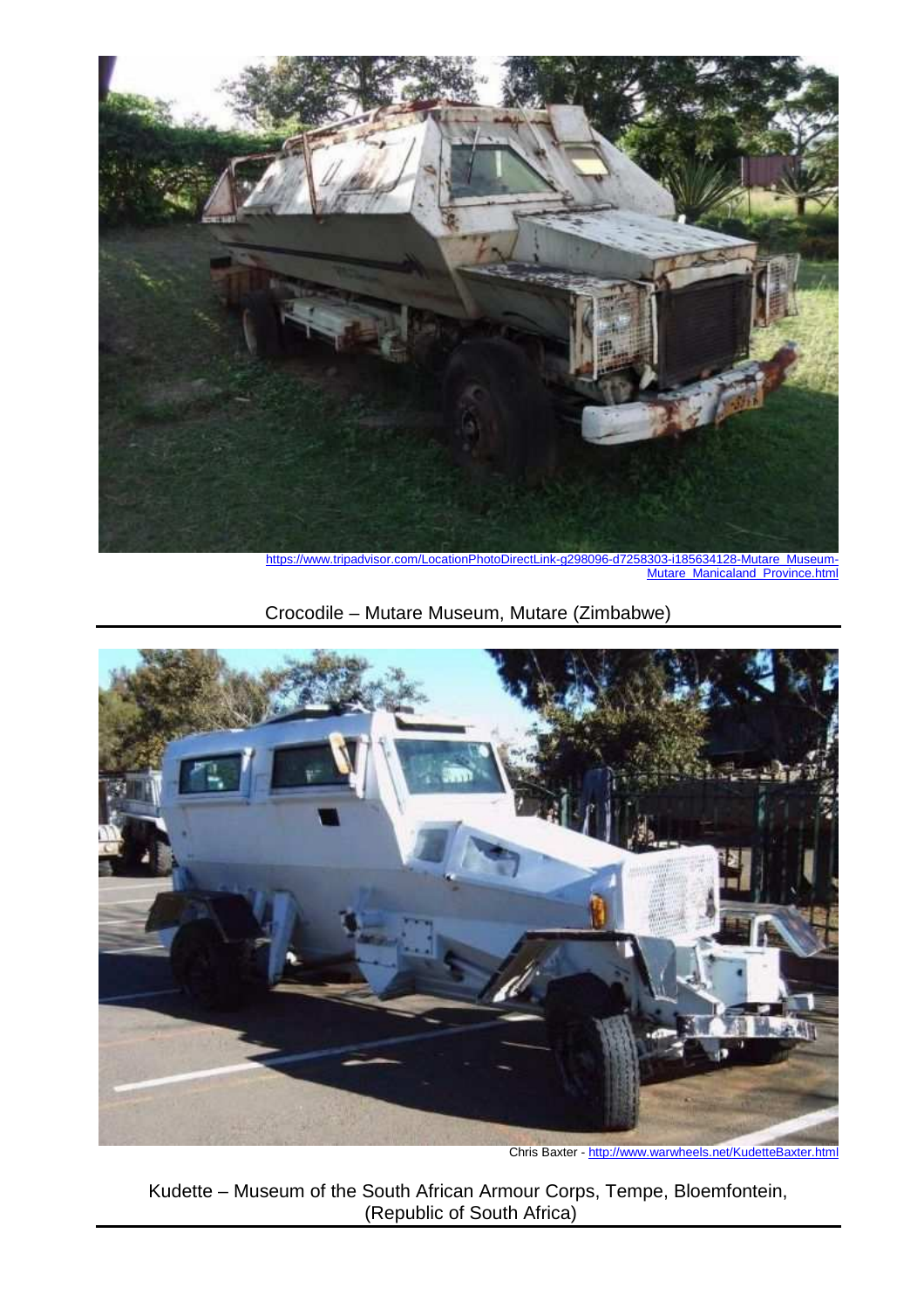

https://pathfinda.com/fr/ventersburg/activites-divertissement/saps-museum





Pierre-Olivier Buan, March 2020

Kudette – Wonderboom Military Museum (Republic of South Africa)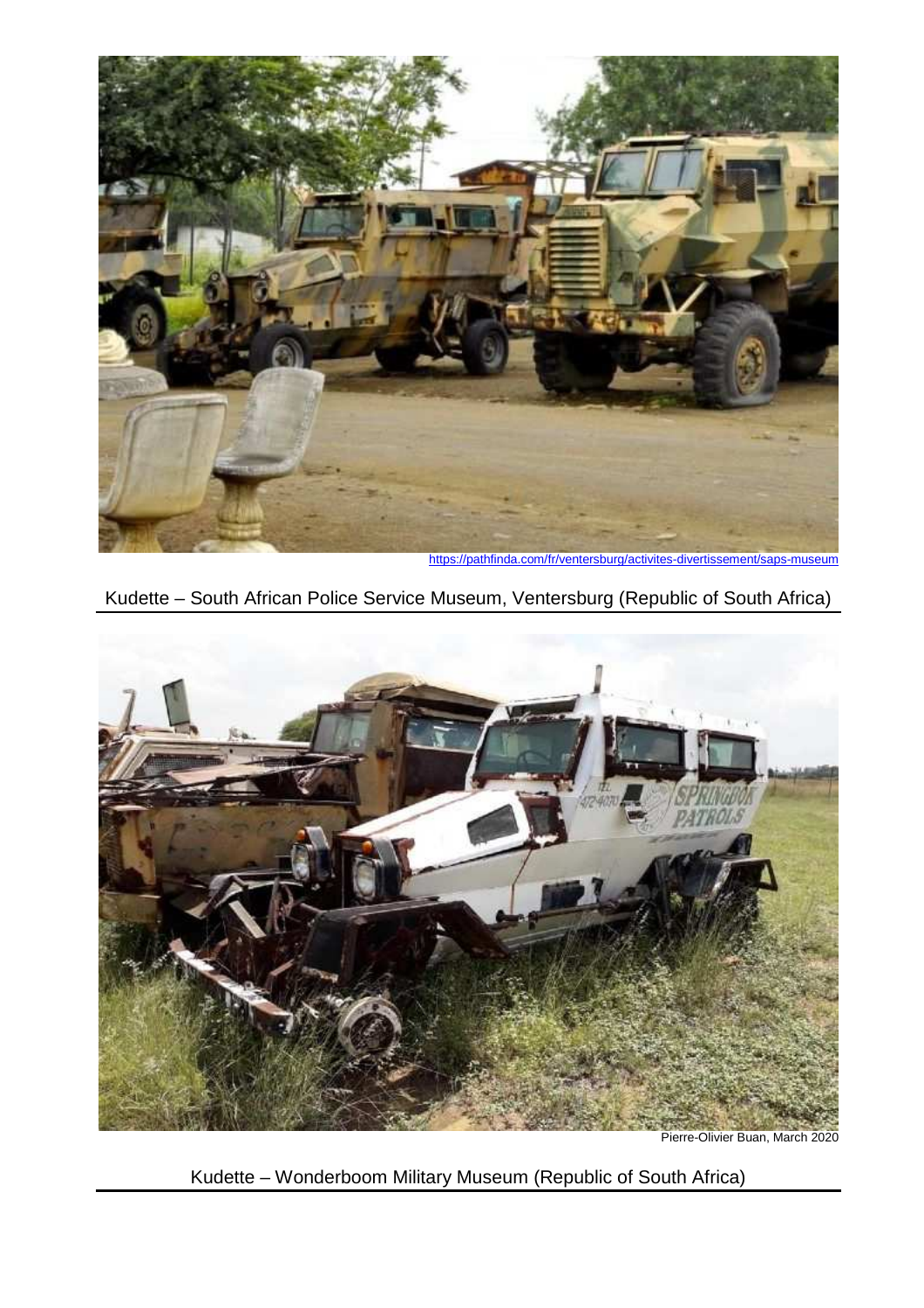

Pierre-Olivier Buan, March 2020

Kudette – Pretoria Regiment base (on Magasyn Road), Salvokop, Pretoria (South Africa)



Chris Baxter - http://www.warwheels.net/KudetteBaxter.html

Kudette – Unknown location (Republic of South Africa)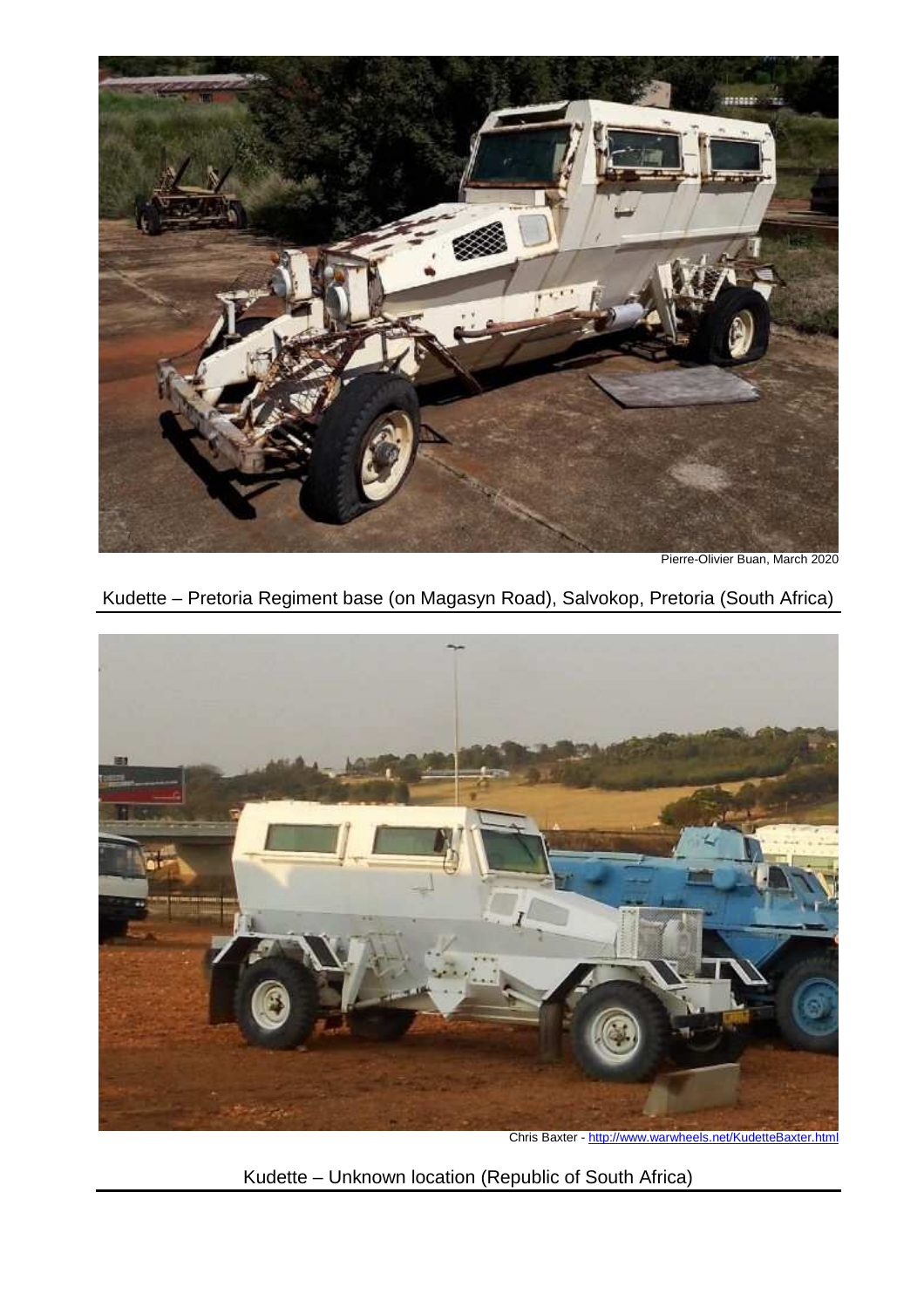

Geoff Cooke, April 2005 - http://www.geoffs-trains.com/Museum/exhibitarmouredtrolley.html

Cougar armoured rail trolley – National Railways of Zimbabwe (NRZ) Railway Museum, Bulawayo (Zimbabwe)



Bob Adams, January 2006 -https://en.wikipedia.org/wiki/Zimbabwe\_National\_Army#/media/File:Eland\_90\_(9688620042).jpg

Cougar armoured car wreck – Zimbabwe Military Museum, Gweru. (Zimbabwe)